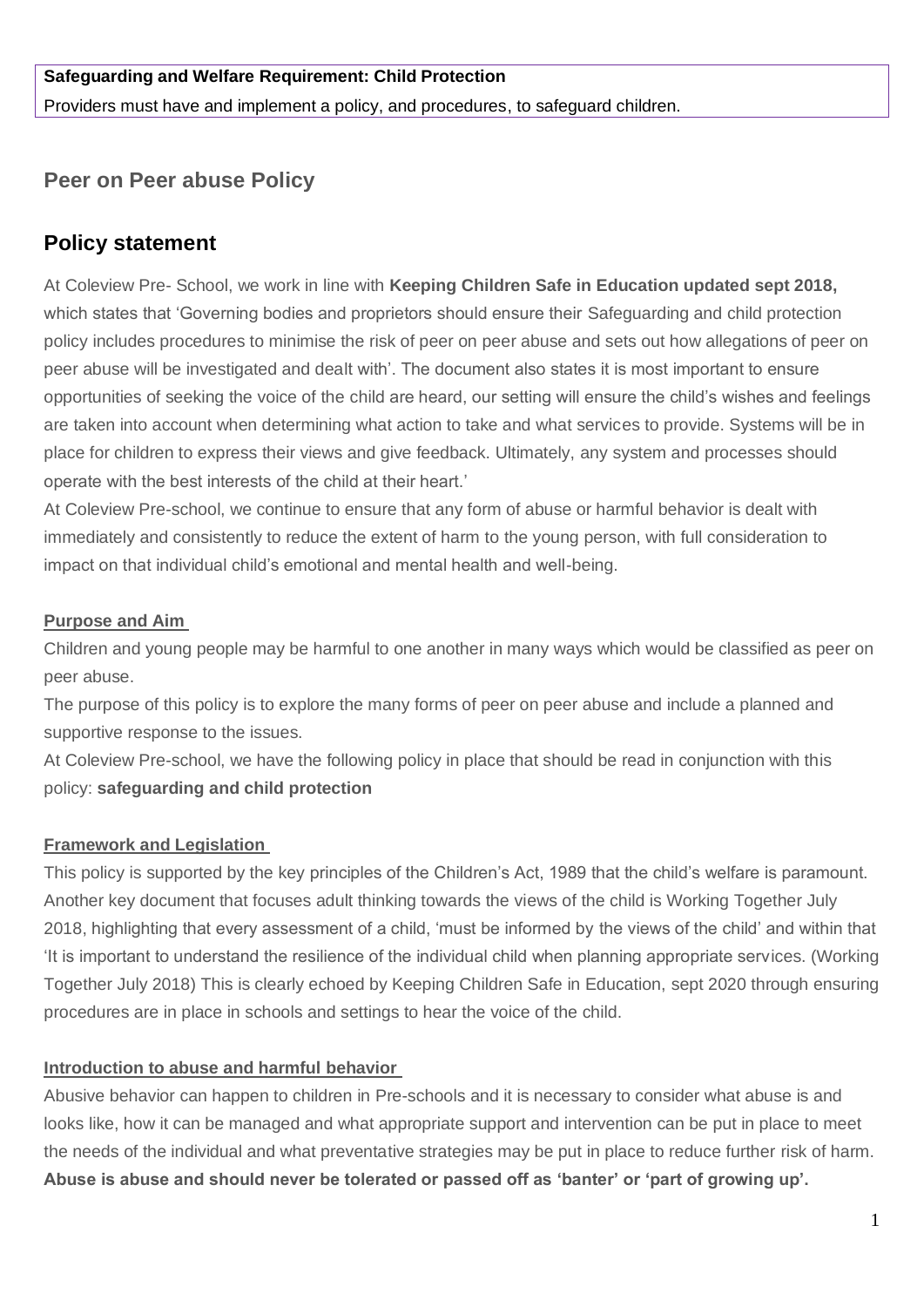## **Types of abuse**

There are many forms of abuse that may occur between peers and this list is not exhaustive. Each form of abuse or prejudiced behaviour is described in detail followed by advice and support on actions to be taken.

## **Physical abuse e.g. (biting, hitting, kicking, hair pulling etc.)**

Physical abuse may include, hitting, kicking, nipping, shaking, biting, hair pulling, or otherwise causing physical harm to another person.

There may be many reasons why a child harms another and it is important to understand why a young person has engaged in such behaviour, including accidently before considering the action to be taken.

# **Sexually harmful behaviour/sexual abuse e.g. (inappropriate sexual language, touching, sexual assault etc.)**

Sexually harmful behaviour from young people is not always contrived or with the intent to harm others. There may be many reasons why a young person engages in sexually harmful behaviour and it may be just as distressing to the young person who instigates it as well as the young person it is intended towards. Sexually harmful behaviour may range from inappropriate sexual language, inappropriate role play, to sexually touching another or sexual assault/abuse.

# **Prejudiced Behaviour**

The term prejudice-related bullying refers to a range of hurtful behaviour, physical or emotional or both, which causes someone to feel powerless, worthless, excluded or marginalised, and which is connected with prejudices around belonging, identity and equality in wider society – in particular, prejudices to do with disabilities and special educational needs, ethnic, cultural and religious backgrounds, gender, home life, (for example in relation to issues of care, parental occupation, poverty and social class) and sexual identity (homosexual, bisexual, transsexual).

# **Expected action taken from all staff**

Although the type of abuse may have a varying effect on the victim and initiator of the harm, these simple steps can help clarify the situation and establish the facts before deciding the consequences for those involved in perpetrating harm.

It is important to deal with a situation of peer abuse immediately and sensitively. It is necessary to gather the information as soon as possible to get the true facts around what has occurred as soon after the child(ren) may have forgotten.

It is equally important to deal with it sensitively and think about the language used and the impact of that language on both the children and the parents when they become involved.

In all cases of peer on peer abuse it is necessary that all staff are trained in dealing with such incidents, talking to young people and instigating immediate support in a calm and consistent manner. Staff should not be prejudiced, judgemental, dismissive or irresponsible in dealing with such sensitive matters.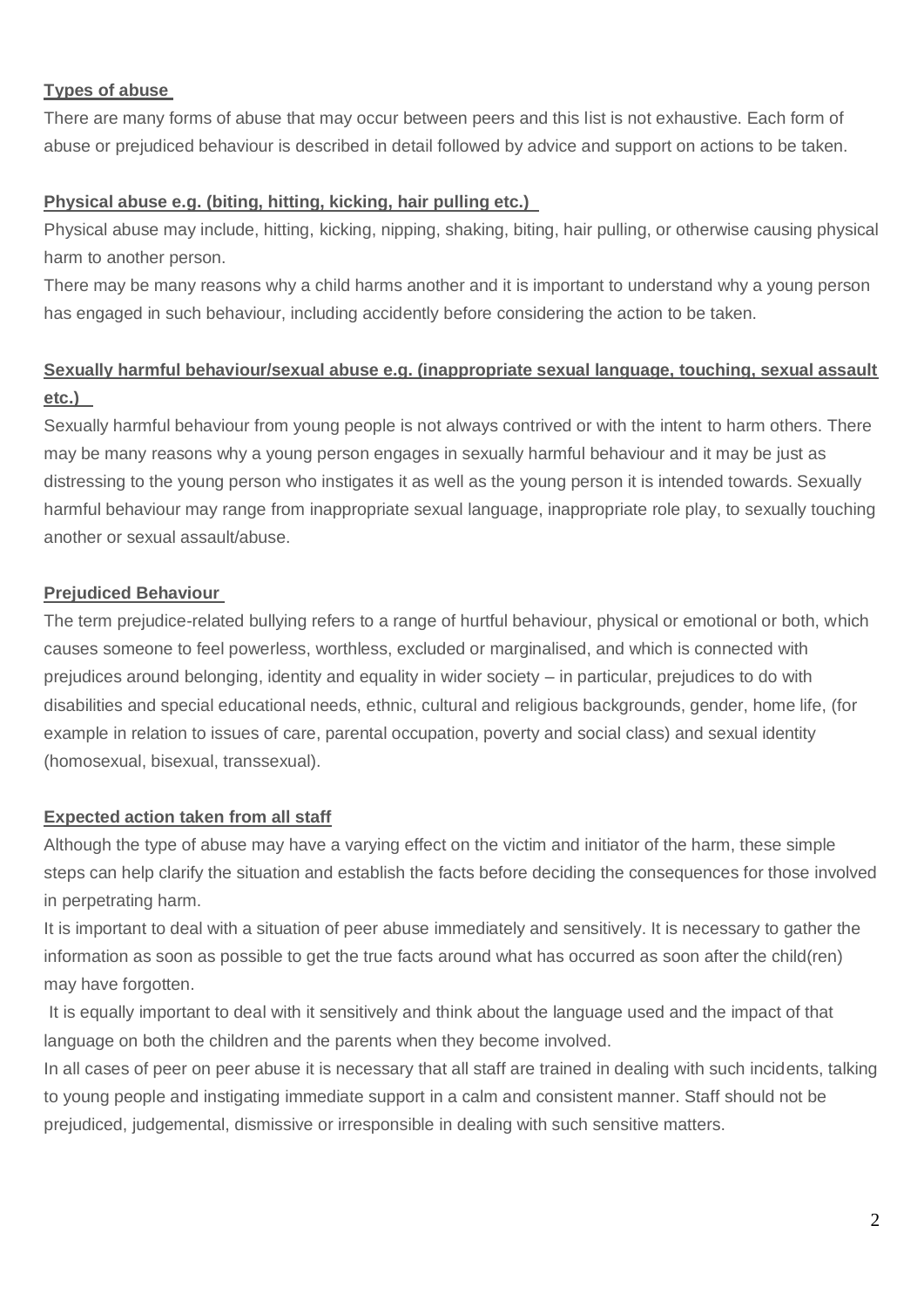### **Gather the Facts**

Speak to all staff who were present and children dependant on age and understanding, using consistent language and open questions.

The easiest way to do this is not to have a line of questioning but to ask the young people to tell you what happened.

Only interrupt the young person from this to gain clarity with open questions, 'where, when, why, who'. (What happened? Who observed the incident? What was seen? What was heard? Did anyone intervene?)

- Track evidence through observations, incident reports, ABC charts and CCTV and Life experiences sheet.
- Consider the Intent (begin to Risk Assess)
- Has this been a deliberate or contrived situation for a young person to be able to harm another?
- From the ABC tracker charts, can you define a trigger?
- Are staff consistent with behaviour management?
- Are all new staff to the room informed of the circumstances and required amount of supervision?
- Are the parents working together with the setting on using the same strategies? And are the parents consistent at home?
- Decide on your next course of action

If from the information that you gather you believe any young person to be at risk of significant harm you must make a safeguarding referral to **Mash** (where a crime has been committed the police should be involved also). If this is the case, once Mash has been contacted and made a decision on what will happen next then you will be informed on your next steps.

It may also be that **Mash** feel that it does not meet their criteria in which case you may challenge that decision, with that individual or their line manager. **(please see Escalation policy)**

If on discussion however, you agree with the decision, you may then be left to inform parents.

### **Informing parents**

If, once appropriate advice has been sought from **police/Mash** you have agreement to inform parents or have been allocated that role from the other services involved then you need to inform the parents as soon as possible.

If services are not going to be involved then equally, this information may need to be shared with parents. The best way to inform parents is face to face. Although this may be time consuming, the nature of the incident and the type of harm/abuse a young person may be suffering can cause fear and anxiety to parents whether their child is the child who was harmed or who harmed another.

### **Points to consider: What is the age of the children involved?**

How old are the young people involved in the incident and is there any age difference between those involved? (In relation to sexual exploration, children under the age of 5, in particular 1-4-year old's who are learning toileting skills may show a particular interest in exploration at around this stage.

**This, however should not be overlooked if other issues arise (see following)**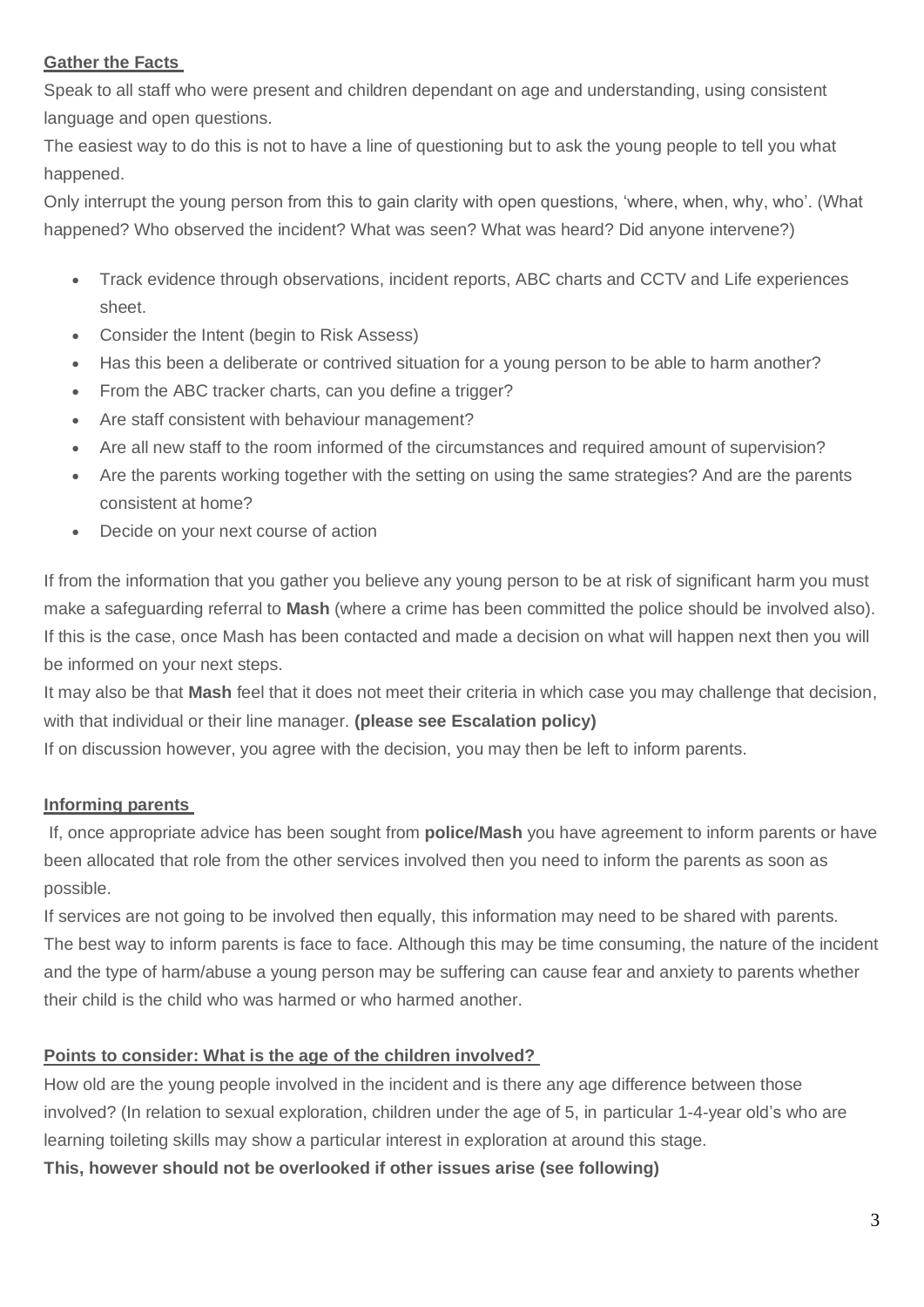### **Where did the incident or incidents take place?**

Was the incident in an open, visible place to others? If so, was it observed? If not, is more supervision required within this particular area?

#### **What was the explanation by all children involved of what occurred?**

Can each of the young people give the same explanation of the incident and also what is the effect on the young people involved?

Is the incident seen to be bullying for example, in which case regular and repetitive? Is the version of one young person different from another and why?

#### **What is each of the children's own understanding of what occurred?**

Do the young people know/understand what they are doing? E.g. do they have knowledge of body parts, of privacy and that it is inappropriate to touch? Is the young person's explanation in relation to something they may have heard or been learning about that has prompted the behaviour? Is the behaviour deliberate and contrived? Does the young person understand the impact of their behaviour on the other person? In dealing with an incident of this nature the answers are not always clear cut.

If you are concerned or unsure as to whether or not there is any risk involved, please seek advice from Mash. **Repetition** 

Has the behaviour been repeated to an individual on more than one occasion? In the same way it must be considered has the behaviour persisted to an individual after the issue has already been discussed or dealt with and appropriately resolved?

#### **Next Steps**

Once the outcome of the incident(s) has been established it is necessary to ensure future incidents of abuse do not occur again and consider the support and intervention required for those involved.

#### **For the young person who has displayed harmful behaviour**

In this circumstance it is important to find out why the young person has behaved in such a way. Particular support from identified services may be necessary through early help referral and the young person may require additional support from family members.

Once the support required to meet the individual needs of the young person has been met, it is important that all staff work with the young person so they have an understanding of what they have done and the nature of their behaviour.

This may be in the form of restorative justice e.g. making amends with the young person they have targeted if this has been some form of bullying.

Even following the conclusion of any investigation, the behaviour that the young person has displayed may continue to pose a risk to others in which case an individual risk assessment may be required.

This should be completed via a multi- agency response to ensure that the needs of the young person and the risks towards others are measured by all of those agencies involved including the young person and their parents. This may mean additional supervision of the young person or protective strategies if the young person feels at risk of engaging in further inappropriate or harmful behaviour.